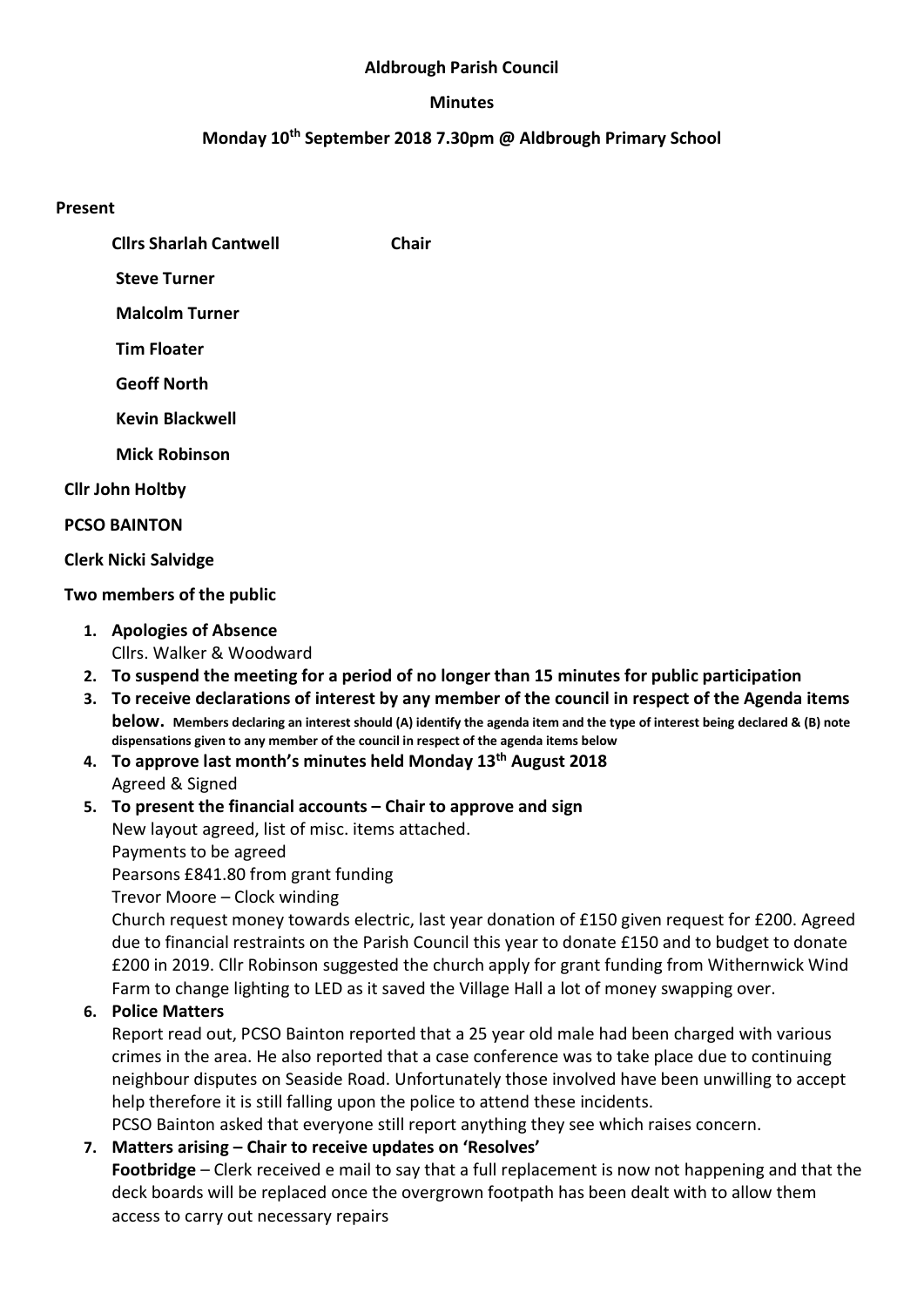John & Josephine Fox garden - bench ordered base of 14ftx10ft required, bench delivery expected in 3 weeks. Wording for bench to be agreed, stipulation of funding for their logo to go on. Clerk has been in touch with the family. Cllr S. Turner to source compost, councillor Cantwell and daughter to plant up.

Yorkshire Water - Clerk has been in constant contact with Yorkshire Water over Hedge on access road and another response from them promised by 12<sup>th</sup> September 2018 however, Cllr Robinson reported 3 men had cut back the hedge on Friday and tidied the cemetery hedge and damage to grass verge which the clerk had reported.

## 8. Planning Applications

15/03643/PLF Springdale no further update – clerk advised to chase with enforcement officer. Beech Tree Seaside Road – PASSED

18/02607 /PLF 14 East Newton Rod – No Objections

18/02123/PLF 4 East Newton Road – PASSED

## 9. Correspondence

Complaint regarding noise from Bio - Mass resident on Carlton Drive, passed onto HRS Energy they have apologised and are investigating.

WP Everingham Request for Headstone for Gwen Wright by her daughter. - Agreed Drainage Board request to display accounts in notice board

Letter from Village Hall Committee regarding the work of Cllr Robinson and that they think he deserves an award. Cllr S Turner asked Cllr Robinson for his thoughts and Cllr Robinson stated that he did not want any awards. Councillors agreed that the clerk write to offer their support to the Village Hall committee should they wish to nominate him.

#### 10. Any Other Business

Lamppost 11 Garton Lane reported and repaired.

Cllr Robinson asked if the clerk had keys to filling cabinet, clerk has never received any keys from previous clerk. Cllr North to go help open the cabinet.

Cllr Robinson asked if anyone from HRS Energy had been in touch regarding funding village projects as someone had contacted him for group's contacts 6 months ago. Nobody had heard anything. Cllr Robinson asked what was happening with COG, despite numerous emails from chair and clerk it appears nothing is moving with this project at the moment. Cllr Robinson concerned promised funding may have gone to fund projects in local towns. Cllr Holtby to ask at the joint local access forum on Wednesday and report back.

Footpath on Seaside Road near to the Crescent still not been repaired clerk to chase.

Cllr North asked for a Christmas tree to be arranged early as he will be away for the Christmas event and would like to have tree in place in good time. Cllr S Turner to source.

Cllr S Turner asked if the speed camera could catch speeders going both ways as it always appeared to be facing out of the village. PCSO Bainton confirmed it could catch people both ways.

Cllr Turner reported that the pot holes along East Newton Road are getting much worse, both the clerk and Councillor Holtby have reported this to highways but have received the same reply that they won't be doing anything with it. Cllr North reported large rocks have appeared on the road verges along the lane to stop people parking and that the car park is still blocked by similar rocks, although access on foot is available.

Cllr Cantwell read email from Katie Stork regarding question raised regarding speed camera area signs, which read that, is that section of Hornsea is known as a Core enforcement site which means that it is receives more enforcement due to it's history of both speed and collisions. Aldbrough is a community concern site and therefore speed camera signs are not erected. We do not want a proliferation of these signs and therefore we only assign them to the Core sites. I am afraid the Council will not install such signs in Aldbrough,

Also it was stated that the Traffic and Parking Team can no longer assist in this matter as there has already been a considerable amount of Officer time spent on Aldbrough.

Cllr Robinson stated that he will contact Debbie Fagan of Humberside Police regarding signs through his position at the Village Hall.